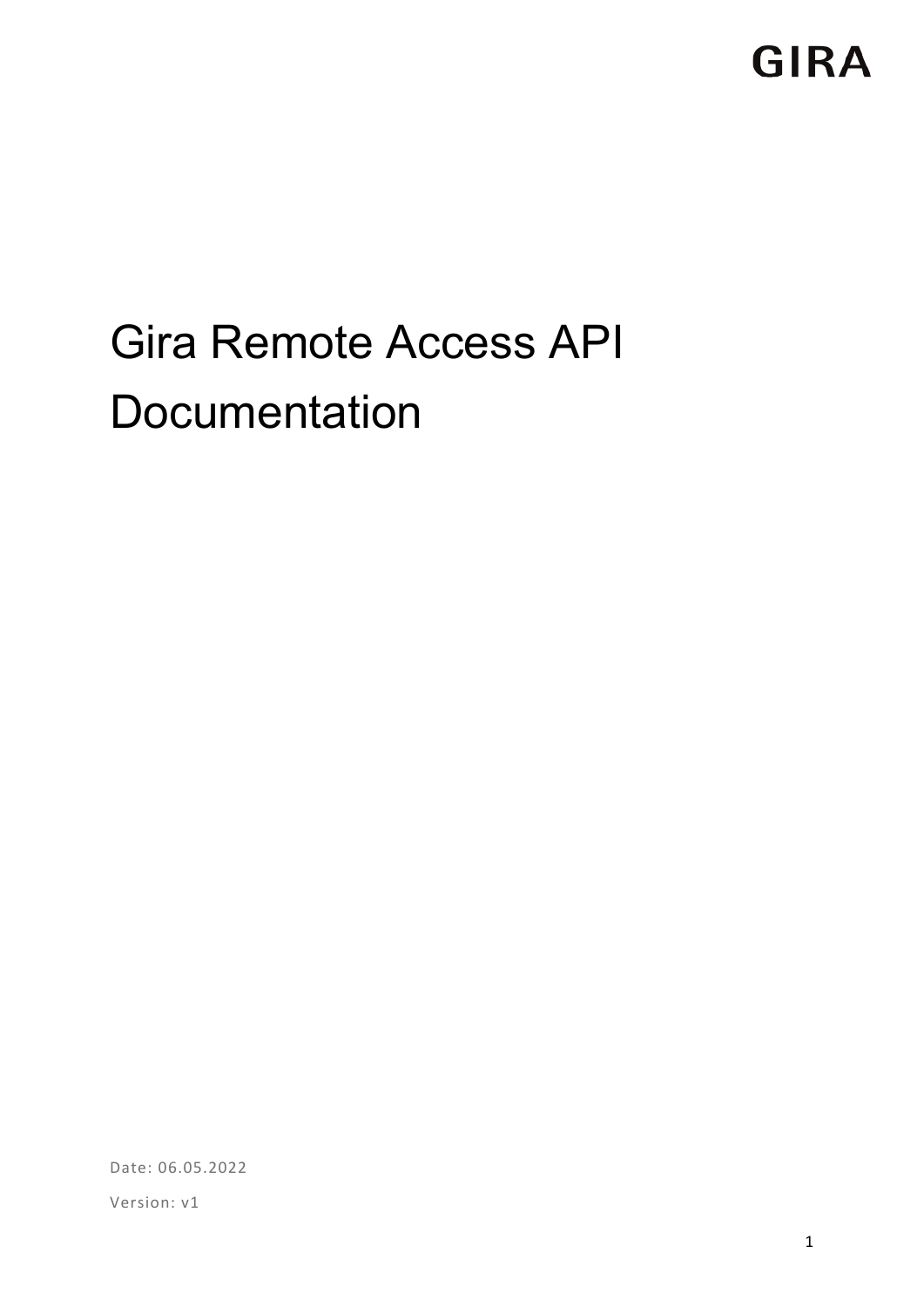## **Table of Contents**

| 8 |  |
|---|--|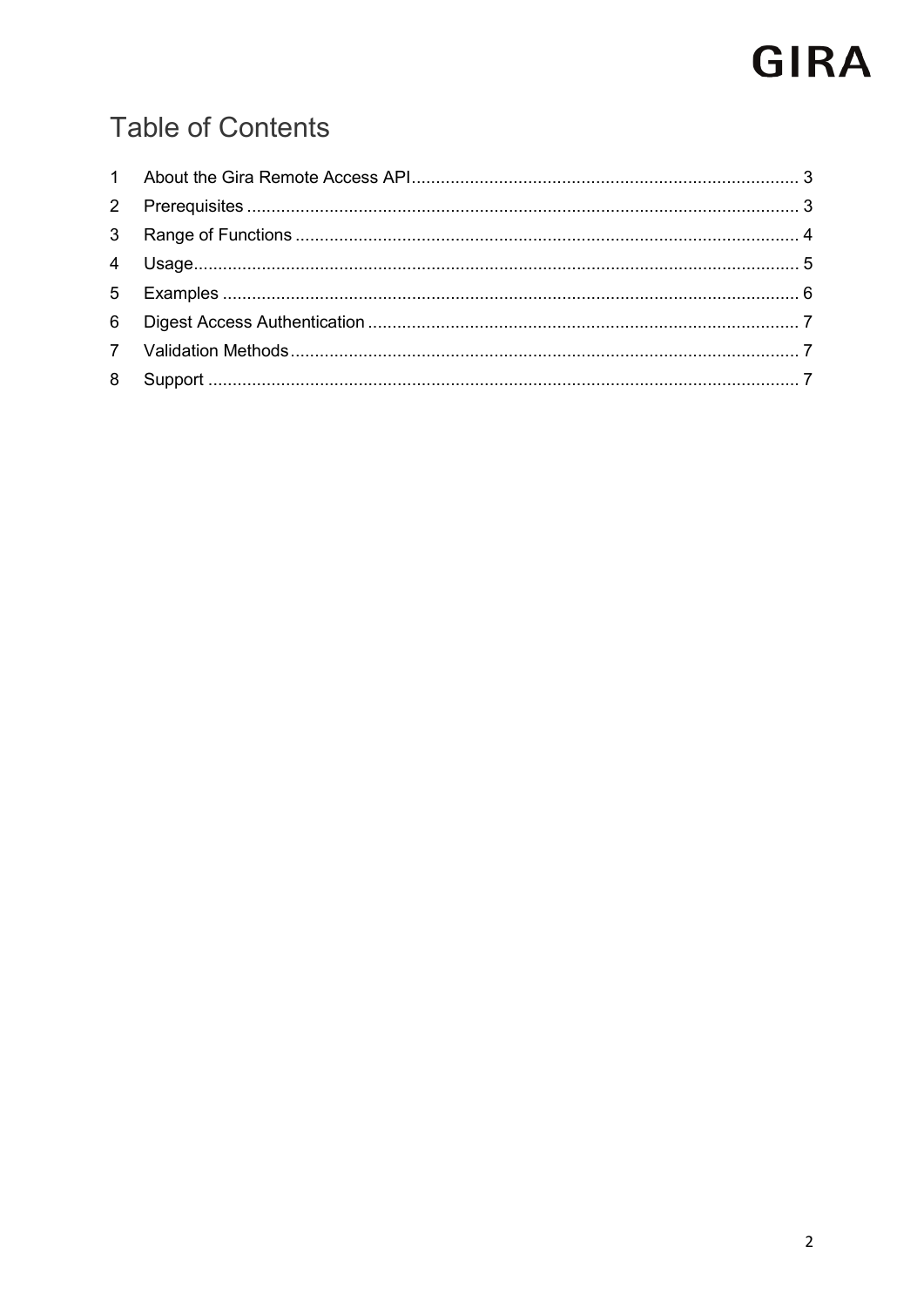### <span id="page-2-0"></span>1 About the Gira Remote Access API

The Gira S1 is a remote access module that offers the following functions:

- Secure remote access via Gira Device Portal or Gira apps.
- Remote maintenance via Gira setup software, e.g. the Gira Project Assistant or the Gira Expert.

In addition to the applications provided by Gira, remote access to the local network of the Gira S1 is also possible using third-party applications or applications developed in-house. The Gira Remote Access API can be used for this purpose.

#### <span id="page-2-1"></span>2 Prerequisites

Prerequisites for this are an HTTP or HTTPS-based service on a device in the local network of the Gira S1 and a client that allows access via a freely configurable URL.

For the remote access you also require:

- The remote access ID of your Gira S1
- An authentication key

Every user who has access to the Gira S1 in the [Gira device portal](https://geraeteportal.gira.de/en/index.html) can retrieve both in the "Remote Access" section.

 $\int \int$  You can obtain the authentication key as follows:

- 1. Create an application entry.
- 2. In the "Options" column, open the link "Edit". On this page, you can now copy the authentication key.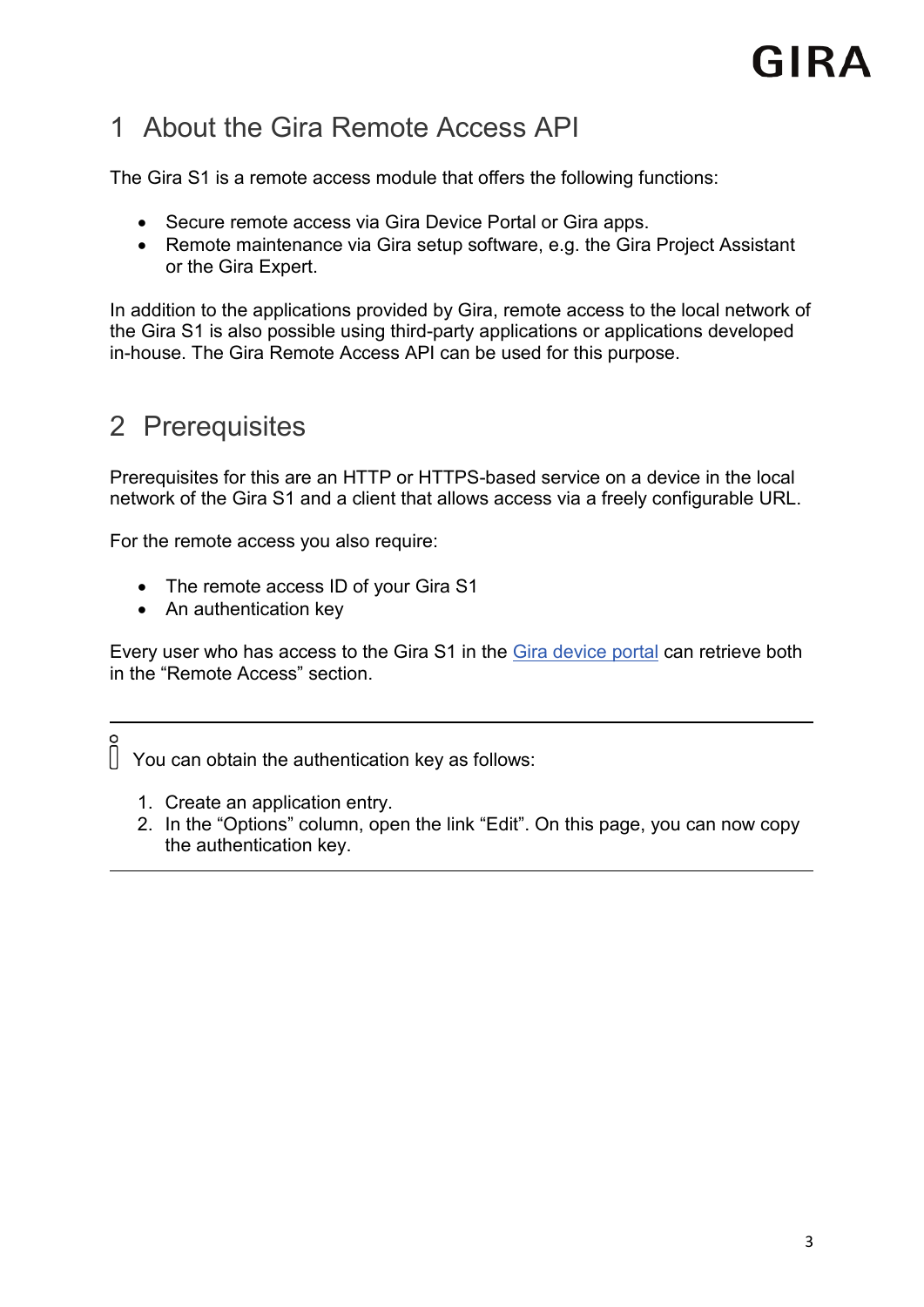## <span id="page-3-0"></span>3 Range of Functions

The Gira Remote Access API supports the following functions:

- Remote Access from the Internet to a local server
- Access via HTTP and HTTPS (with or without certificate validation of the server)
- Access via REST API or WebSockets
- Access to web pages that consist of a single HTML document

The Gira Remote Access API can be used effectively in conjunction with the Gira IoT REST API [\(to the documentation\)](https://partner.gira.com/en/service/software-tools/developer.html), e.g. with a Gira X1 or a Gira HomeServer.

#### **Tips:**

- Loading websites that consist of split documents like HTML websites that embed CSS, graphics, or other resources are not supported. The reason for this is that the web browser will not perform the necessary URL transformation when loading the subsequent resources and not append the necessary query parameter sdaAKey. For this application scenario, it is recommended to use the "Links" function of your Gira S1 on the [Gira device portal.](https://geraeteportal.gira.de/en/index.html)
- Remote access via other protocols, e.g. SSH or RDP, is not possible. For this application scenario, it is recommended to use the Gira S1 Windows Client. [\(Link to the download\)](https://partner.gira.com/en_GB/service/download/index.html)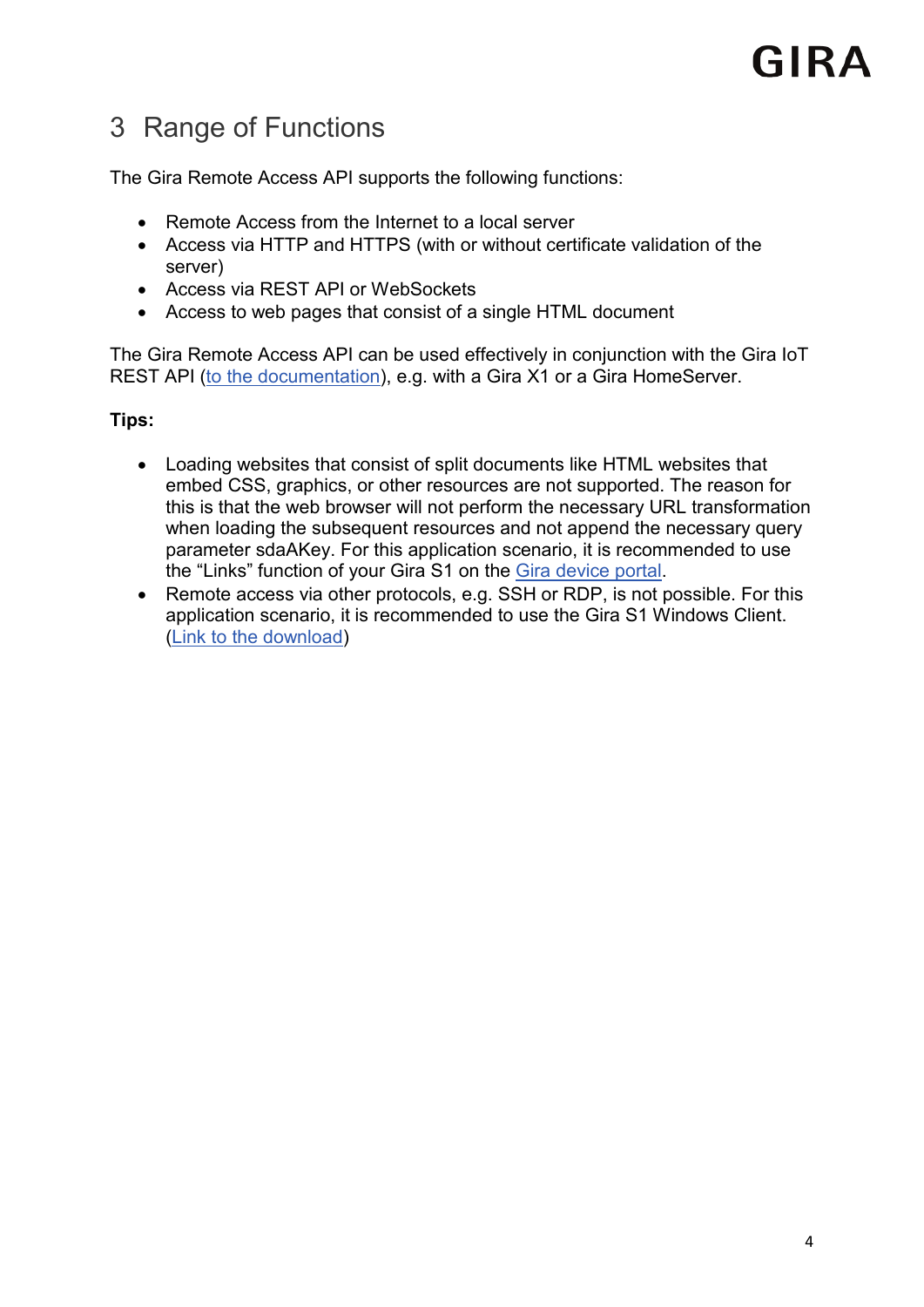#### 4 Usage

To use the Gira Remote Access API, you must modify the target URL to the local server in line with the following schema.

<span id="page-4-0"></span>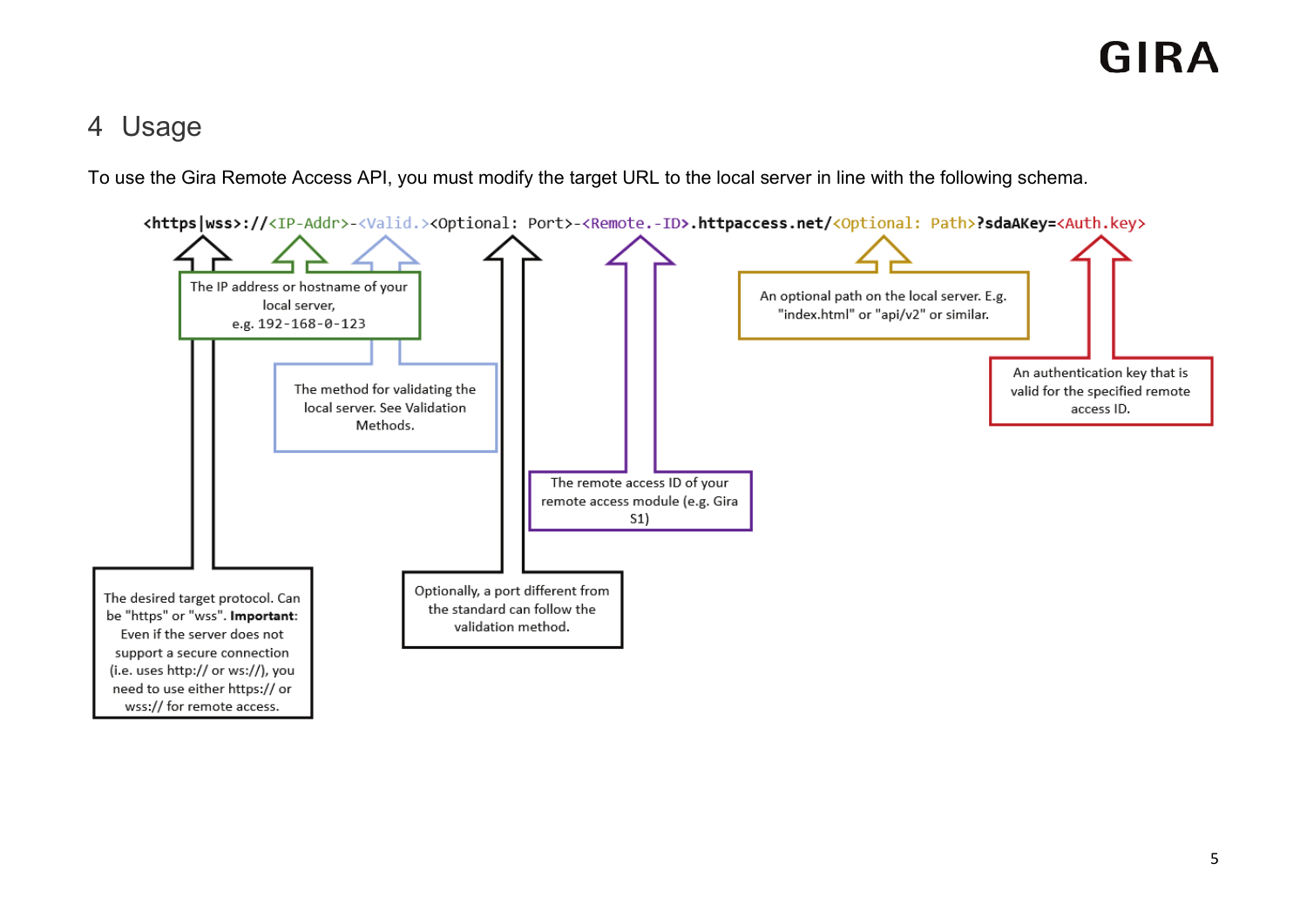### 5 Examples

The following examples contain the fictitious remote access ID **GI-0123456** and the fictitious authentication key **AbCdEfG12345XyZ**.

#### **Example 1:**

http://192.168.0.1/

#### becomes

https://192-168-0-1-**h**-**gi0123456**.**httpaccess.net**/?**sdaAKey**=**AbCdEfG12345XyZ**

#### **Example 2:**

https://192.168.0.123/api/v2/uiconfig?token=0815

#### <span id="page-5-0"></span>becomes

https://192-168-0-123-**u**-**gi0123456**.**httpaccess.net**/api/v2/uiconfig?token=0815&**sdaAKey**=**AbCdEfG12345XyZ**

#### **Example 3:**

ws://192.168.0.123:4444/wsapi

#### becomes

wss://192-168-0-123-**h4444**-**gi0123456**.**httpaccess.net**/wsapi?**sdaAKey**=**AbCdEfG12345Xy**